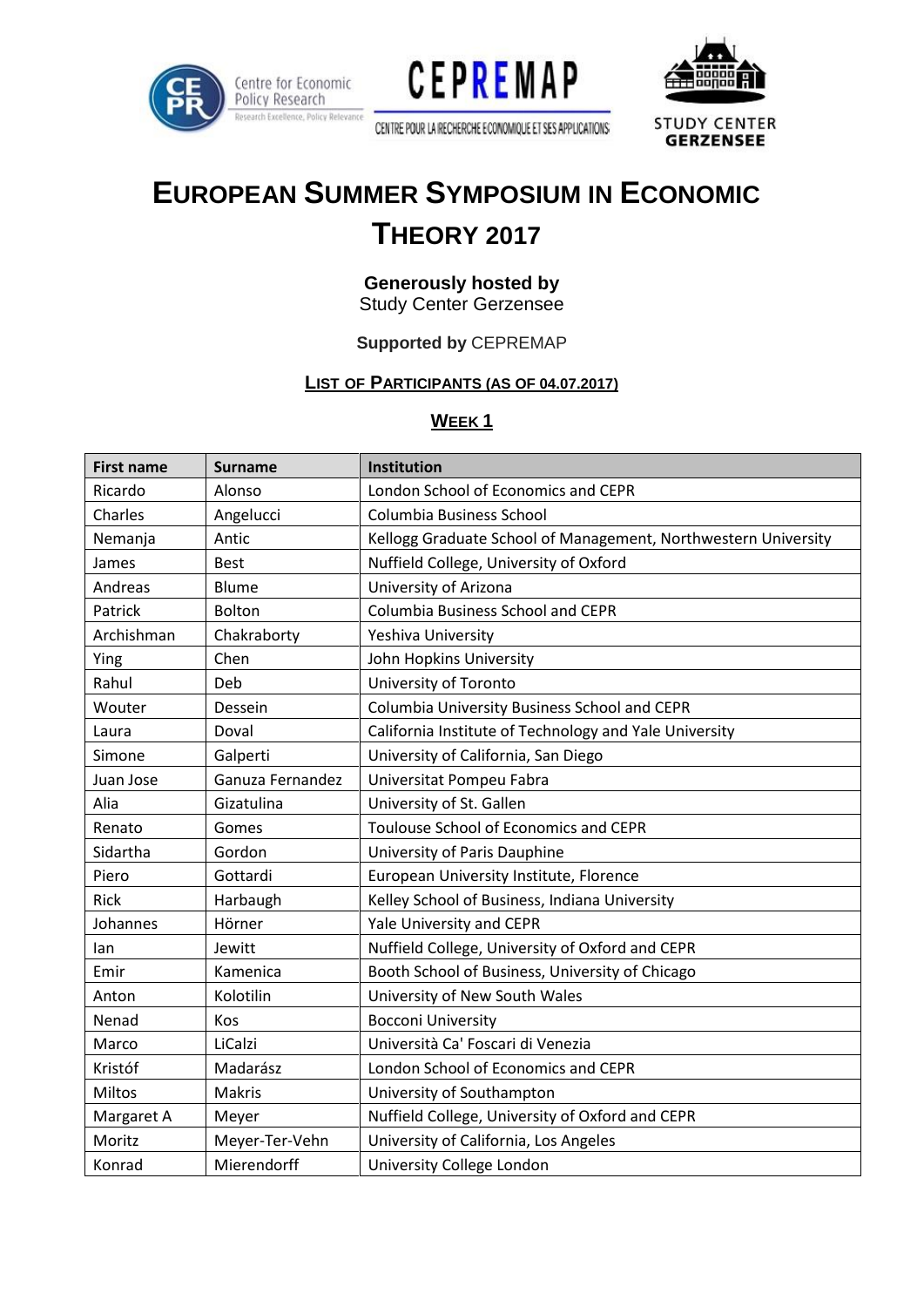| Marc       | Möller            | Universität Bern                              |
|------------|-------------------|-----------------------------------------------|
| João       | Montez            | Université de Lausanne and CEPR               |
| Inés       | Moreno de Barreda | Oxford University and CEPR                    |
| Tymofiy    | Mylovanov         | University of Pittsburgh                      |
| Emre       | Ozdenoren         | London Business School and CEPR               |
| Alessandro | Pavan             | Northwestern University                       |
| Eduardo    | Perez-Richet      | Sciences Po, Paris and CEPR                   |
| Andrea     | Prat              | Columbia University and CEPR                  |
| Daniel     | Quigley           | University of Oxford                          |
| Ludovic    | Renou             | Queen Mary, University of London              |
| Philip J.  | Reny              | University of Chicago                         |
| Maher      | Said              | Stern School of Business, New York University |
| Anna       | Sanktjohanser     | University of Oxford                          |
| Sergei     | Severinov         | University of British Columbia                |
| Joel       | Sobel             | University of California, San Diego           |
| Jakub      | Steiner           | CERGE-EI, University of Edinburgh and CEPR    |
| Colin      | Stewart           | University of Toronto                         |
| Dezso      | Szalay            | Universität Bonn and CEPR                     |
| Thomas     | Tröger            | Universität Mannheim                          |
| Xavier     | <b>Vives</b>      | IESE, Barcelona-Madrid and CEPR               |
| Ming       | Yang              | <b>Duke University</b>                        |
| Andriy     | Zapechelnyuk      | University of Glasgow                         |

# **WEEK 2**

| <b>First name</b> | <b>Surname</b> | <b>Institution</b>                          |
|-------------------|----------------|---------------------------------------------|
| Mariagiovanna     | <b>Baccara</b> | Washington University, St Louis             |
| Abhijit           | Banerjee       | Massachusetts Institute of Technology (MIT) |
| Paul              | Beaumont       | University of Paris Dauphine                |
| James             | <b>Best</b>    | Nuffield College, University of Oxford      |
| Andreas           | Blume          | University of Arizona                       |
| Aislinn           | Bohren         | University of Pennsylvania and CEPR         |
| Patrick           | <b>Bolton</b>  | <b>Columbia Business School and CEPR</b>    |
| Gorkem            | Celik          | <b>ESSEC Business School</b>                |
| Sylvain           | Chassang       | <b>New York University</b>                  |
| Gilles            | Chemla         | Imperial College, London and CEPR           |
| Matthias          | Dahm           | University of Nottingham                    |
| Rahul             | Deb            | University of Toronto                       |
| Inga              | Deimen         | Universität Bonn                            |
| Winand            | Emons          | Universität Bern and CEPR                   |
| Chishio           | Furukawa       | Massachusetts Institute of Technology (MIT) |
| Michael           | Gechter        | Pennsylvania State University               |
| Alia              | Gizatulina     | University of St. Gallen                    |
| Claudia           | Herresthal     | University of Cambridge                     |
| Alex              | <b>Imas</b>    | <b>Carnegie Mellon University</b>           |
| Ole               | Jann           | Nuffield College, University of Oxford      |
| <b>Nicolas</b>    | Klein          | Université de Montreal                      |